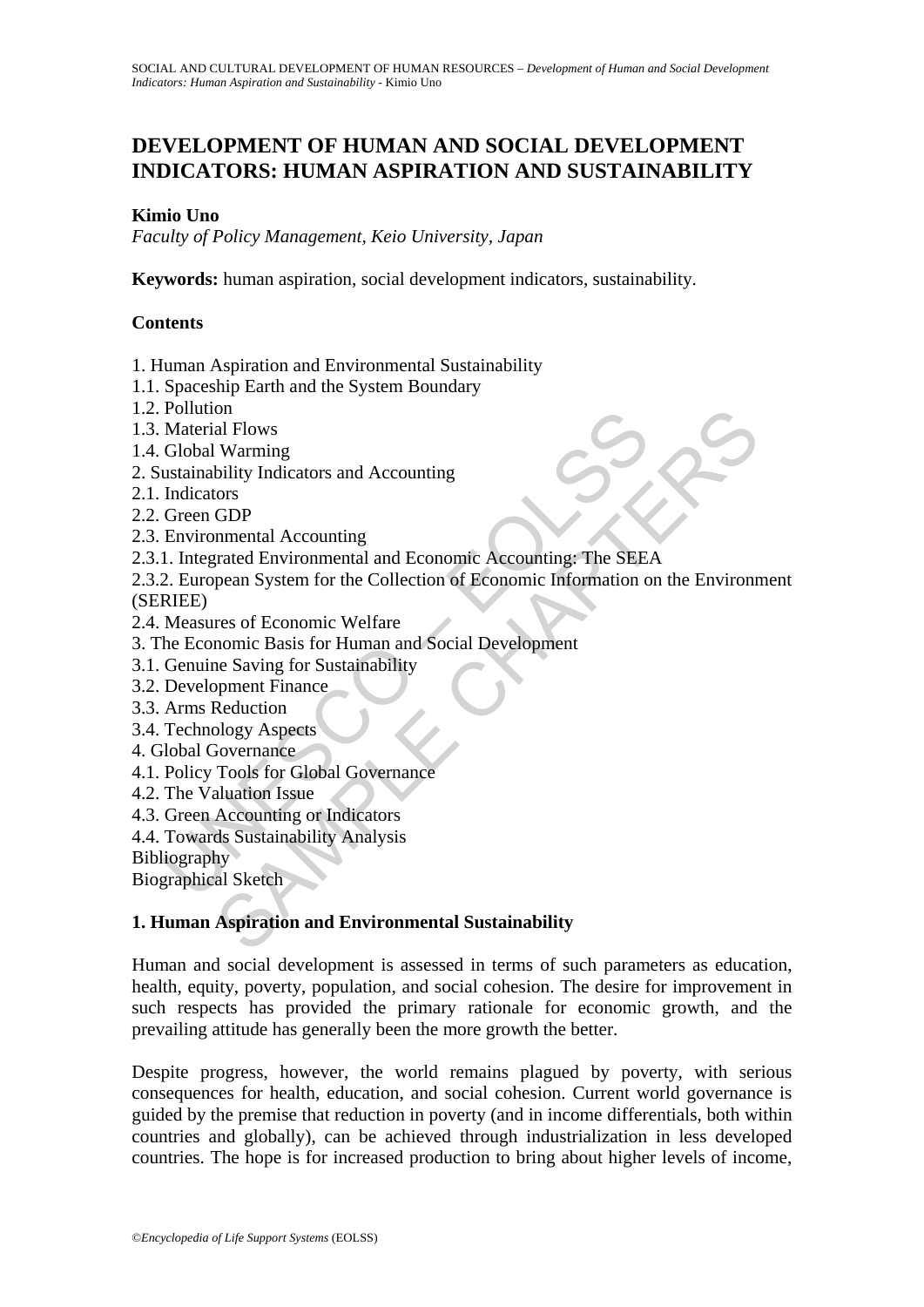increased consumption, better access to medical and educational facilities, and improved quality of life.

After some 200 years of industrialization, however, we are now faced with pressing evidence that the planet can no longer carry the burden placed on it by human aspiration. The Earth is becoming more polluted as its resources are being depleted. It is also likely that the Earth's climate balance has been seriously upset. The future consequences are unknown.

### **1.1. Spaceship Earth and the System Boundary**



Figure 1.A. Historical Trends of World GDP and  $CO<sub>2</sub>$  Emissions

In 1968 Kenneth Boulding described the coming economics of Spaceship Earth. "System may be open or closed in respect to a number of classes of inputs and outputs.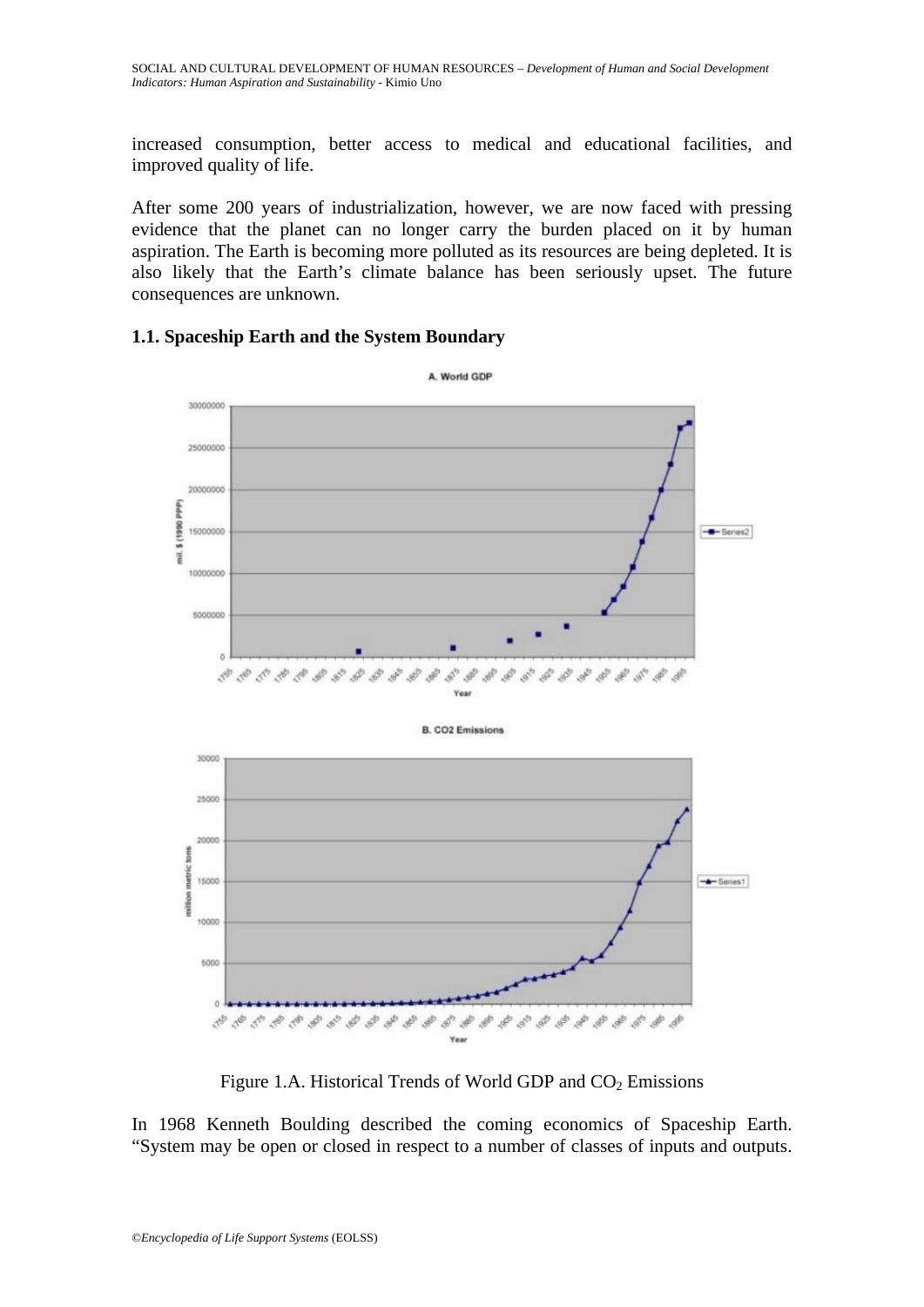Three important classes are matter, energy, and information. The present world economy is open in regard to all three.…from a material point of view, we see objects passing from the non-economic into the economic set in the process of production, and we similarly see products passing out of the economic set as their value becomes zero." Boulding called our present open economy a "cowboy economy," and called the closed economy of the future a "spaceman economy."

In the cowboy economy, consumption is regarded as a good thing and production likewise. If there are infinite reservoirs from which material can be obtained and into which effluvia can be deposited, then the throughput is at least a plausible measure of the success of the economy. The gross national product is a rough measure of this total throughput. By contrast, in the spaceman economy throughput is by no means a desideratum, and is indeed to be regarded as something to be minimized rather than maximized. In the spaceman economy, what we are primarily concerned with its stock maintenance, and any technological change which results in the maintenance of a given total stock with a lessened throughput (that is, less production and consumption) is clearly a gain. (Boulding 1968, pp. 275-287)

imized. In the spaceman economy, what we are primarily conce<br>thenance, and any technological change which results in the main<br>1 stock with a lessened throughput (that is, less production an<br>rly a gain. (Boulding 1968, pp. The summarized consideration consideration in the spacement economy, what we are primarily concerned with its see, and any technological change which results in the maintenance of a g with a lessened throughput (that is, By the time Ayres and Simonis jointly edited a volume on industrial metabolism in 1994, the list of unsustainable environmental trends had grown even longer. The items listed by Ayres and Simonis included: the build-up of greenhouse gases in the atmosphere; the destruction of the ozone layer in the stratosphere; the acidification of soil and surface waters; the build-up of toxic metals in sediments and soil; the build-up of radioactive wastes; the accumulation of long-lived non-biodegradable chemicals in the environment; the contamination and exhaustion of groundwater; and the loss of tropical forests, wetlands, biodiversity, etc. "Industrial metabolism is the set of physicochemical transformation that convert raw materials (biomass, fuels, minerals, metals) into manufactured products and structures (i.e. "goods") and waste. To an economist these processes, in the aggregate, are called 'production.' A further transformation of economic goods into services (and wastes) is also implied by the economic term "consumption." (Ayres and Simonis 1994, pp. xi-xii)

# **1.2. Pollution**

Production, income, and consumption are positive outcomes of human activity. But the negative outcomes, among which environmental degradation is perhaps paramount, must also be acknowledged. Environmental concerns range from local to national and global levels, and extend over very diverse spheres of concern, including the quality of air and water, the disposal of waste, the alteration of land use and land cover, the depletion of energy and other resources, the threat to endangered species, and global warming.

One can analyze environmental issues in terms of the "pressure" (or "driving force") side of human activity, the "state" of the environment and of natural resources, and the "response" of economic and environmental agents such as households, enterprises, governments, and international institutions. Here we focus on industrial pollution in the form of sulfur dioxide  $(SO<sub>2</sub>)$  concentrations. Ambient level is a location specific index, and care must be taken when using it to represent the spatial dimension of the state of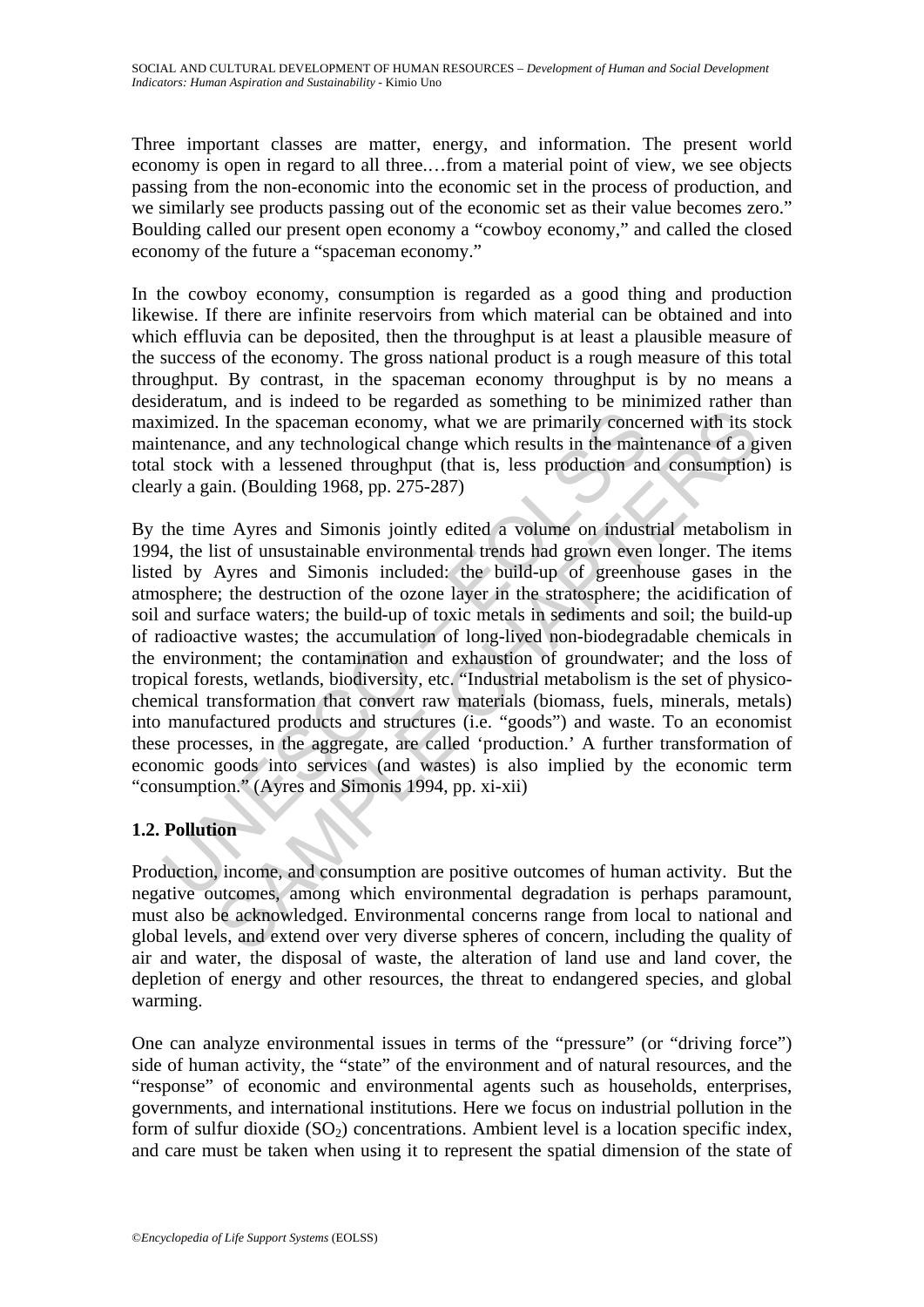the environment. Table 1 shows the levels of  $SO<sub>2</sub>$  concentration in representative cities of OECD countries. The data are indexed taking 1985 as 100. The 1985 base figures are also shown in physical terms. In many countries, a declining trend can be observed, indicating that the peak of industrial pollution, as measured by  $SO_2$  concentration level, had passed before the observation period in the table. According to the same source (OECD), the concentration of nitrogen dioxide  $(NO<sub>2</sub>)$  has peaked more recently, sometime between 1985 and 1990. In the case of particulates, the peak was typically reached before 1985, and the figures for 1990s tend indicate improvement.

|                      |                 |                                  | (Unit: Index, 1985=100) |               |      |                                |
|----------------------|-----------------|----------------------------------|-------------------------|---------------|------|--------------------------------|
| Country              | City or Area    | 1985 Base<br>reference $(g/m^3)$ | 1980                    | 1985          | 1990 | 1995 or<br>latest<br>available |
| Canada               | National        | 16.0                             | 163                     | 100           | 100  | 100                            |
| Mexico               | Mexico, D.F.    | 162.8                            | $\cdots$                |               | 95   | 45                             |
| <b>United States</b> | National        | 24.4                             | 122                     | 100<br>$\sim$ | 88   | 62                             |
| Japan                | National        | 17.0                             | 118                     | 100           | 100  | 83                             |
| Korea                | Seoul           | 146.7                            | 168                     | 100           | 91   | 30                             |
| Australia            | Melbourne       | 10.5                             | .                       | 100           | 325  | .                              |
| New Zealand          | Auckland        | 3.2                              | 719                     | 100           | 59   | 134                            |
| Austria              | Wien            | $(1989)$ 23.0                    | .                       | $\mathcal{L}$ | 87   | 61                             |
| Belgium              | National        | 46.0                             | 109                     | 100           | 57   | 52                             |
| Czech                | National        | 63.0                             | 76                      | 100           | 59   | 33                             |
| Denmark              | Copenhagen      | 26.0                             | 119                     | 100           | 66   | 28                             |
| Finland              | Helsinki        | 29.0                             | 110                     | 100           | 52   | 14                             |
| France               | National        | (1988) 27.0                      | Ŋ.                      | $\ldots$      | 93   | 74                             |
| Germany              | National        | 118.0                            | 110                     | 100           | 46   | 15                             |
| Greece               | <b>Athens</b>   | 26.5                             | .                       | 100           | 149  | 147                            |
| Hungary              | <b>Budapest</b> | 42.0                             | 149                     | 100           | 34   | 92                             |
| Iceland              | Reykjavik       | $(1990)$ 3.8                     | $\cdots$                | $\cdots$      | 100  | 118                            |
| Ireland              | Dublin          | 35.0                             | 134                     | 100           | 60   | 56                             |
| Italy                | Milano          | 90.8                             | 214                     | 100           | 51   | 34                             |
| Luxembourg           | National        | $(1988)$ 22.0                    | $\ldots$                | $\cdots$      | 127  | 86                             |
| Netherlands          | National        | $(1986)$ 29.4                    | 110                     | $\ldots$      | 58   | .                              |
| Norway               | National        | 15.1                             | 139                     | 100           | 60   | 43                             |
| Poland               | National        | $(1990)$ 36.0                    | .                       | $\cdots$      | 100  | 58                             |
| Portugal             | Lisbon          | 28.0                             | 121                     | 100           | 71   | 29                             |
| Spain                | Madrid          | (1987) 87.0                      | $\cdots$                | $\ldots$      | 64   | 41                             |
| Sweden               | Stockholm       | 21.0                             | 200                     | 100           | 38   | 24                             |
| Switzerland          | Zurich          | 50.0                             | $\ldots$                | 100           | 36   | 22                             |
| Turkey               | Ankara          | 132.0                            | 158                     | 100           | 129  | 42                             |
| United<br>Kingdom    | National        | 41.0                             | 112                     | 100           | 88   | 59                             |
| Slovakia             | National        | 53.0                             | 115                     | 100           | 55   | 47                             |

Source: OECD, *OECD Environmental Data, Compendium 1997*.

### Table 1. Ambient Levels: The Case of Sulfur Dioxide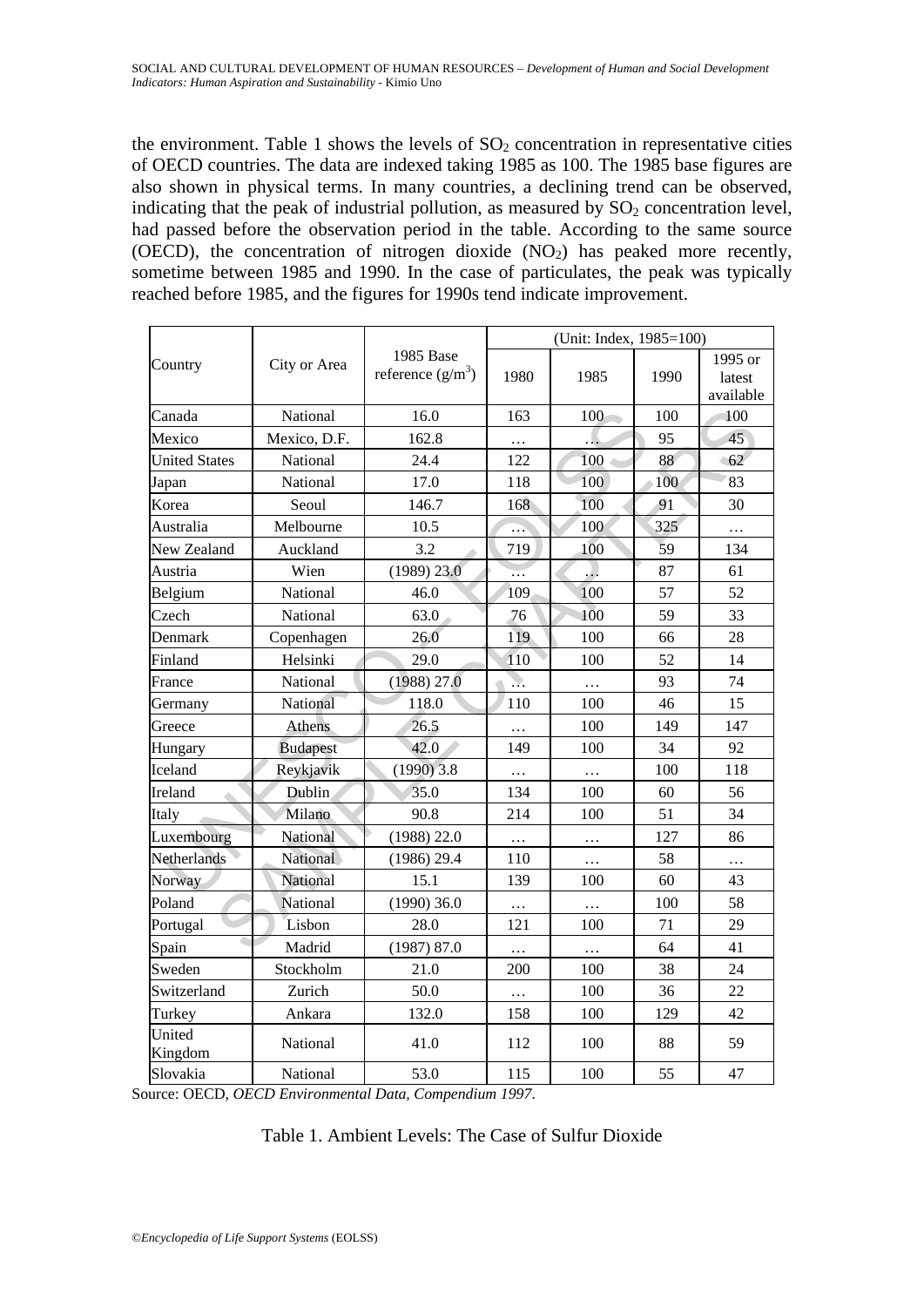Since the "pressure" indicators generally show downward trends, the state described above can be interpreted as one of improvement. In the case of sulfur dioxide, pollution prevention efforts, including heavy oil desulfurization and flue gas desulfurization, proceeded from the mid-1960s, covering more or less the entire production process by early the 1980s in the case of the former, and by the mid-1980s in the case of the latter (Uno, 1995, pp. 178–179).

# **1.3. Material Flows**

The linkage between economy and environment is often analyzed in terms of natural resource inputs (such as energy, various metals, and wood products) to Gross Domestic Product (GDP), or in terms of waste and pollution in relation to economic activity as reflected in GDP. A joint report by four leading research institutions, namely, the World Resource Institute (United States), the Wuppertal Institute (Germany), the Netherlands Ministry of Housing, Spatial Planning and Environment, and the National Institute for Environmental Studies (Japan), contends that "sustainable development will require a closer understanding of how the economic and environmental aspects of human activity interact," and proposes that study of this interaction be undertaken. (World Resource Institute, et al., 1997, pp. 1-2)

ource Institute (United States), the Wuppertal Institute (Germany<br>istry of Housing, Spatial Planning and Environment, and the Na<br>ironmental Studies (Japan), contends that "sustainable developper<br>er understanding of how the Considerative, the Wuppertal Institute (Germany), the Netherlands institute (United States), the Wuppertal Institute (Germany), the Netherlal Housing, Spatial Planning and Environment, and the National Institute Housing, The authors of the report argue that GDP fails to include the movement of vast quantities of materials. They propose the Total Material Requirement (TMR) as a new summary measure representing the material requirement of an industrial economy. Their findings are summarized in Table 2. TMR is the total material requirement for a national economy, defined as the sum of commodities (domestic and foreign) and hidden material flows (domestic and foreign). Hidden, or indirect, material flows are associated with, for example, extractive activities, harvesting, and the building of infrastructure. Examples of hidden material flows include: the portion of ore processed and discarded in concentrating ore, plant and forest biomass removed from the land along with logs and grain, overburden removed to gain access to an ore body, soil erosion from agriculture, and material moved in the construction of highways and buildings, or in the dredging of harbors and canals (ibid., p. 8) Although this portion of the total material requirement never enters the economy, it can be very large. According to the table, the ratio of total hidden flows to total commodity flows typically amounts to between 2 and 3 in the industrial countries examined, which include the United States, Japan, Germany, and the Netherlands. Direct material input (DMI) ranges between 17 and 38 tons per person in the countries studied, whereas TMR is estimated to amount to about 45 to 85 tons per person.

|                                   | U.S.A. | Japan | Germany | Netherlands |
|-----------------------------------|--------|-------|---------|-------------|
| <b>Total Domestic Commodities</b> | 4581   | 1424  | 1367    | 271         |
| <b>Total Foreign Commodities</b>  | 568    | 710   | 406     | 303         |
| <b>Grand Total Commodities</b>    | 5149   | 2133  | 1773    | 574         |
| Grand Total Commodity per Capita  | 20     | 17    | 22      | 38          |
|                                   |        |       |         |             |
| Domestic Hidden Flows             | 15494  | 1143  | 2961    | 69          |
| Foreign Hidden Flows              | 594    | 2439  | 2030    | 632         |
| <b>Total Hidden Flows</b>         | 16088  | 3583  | 4991    | 701         |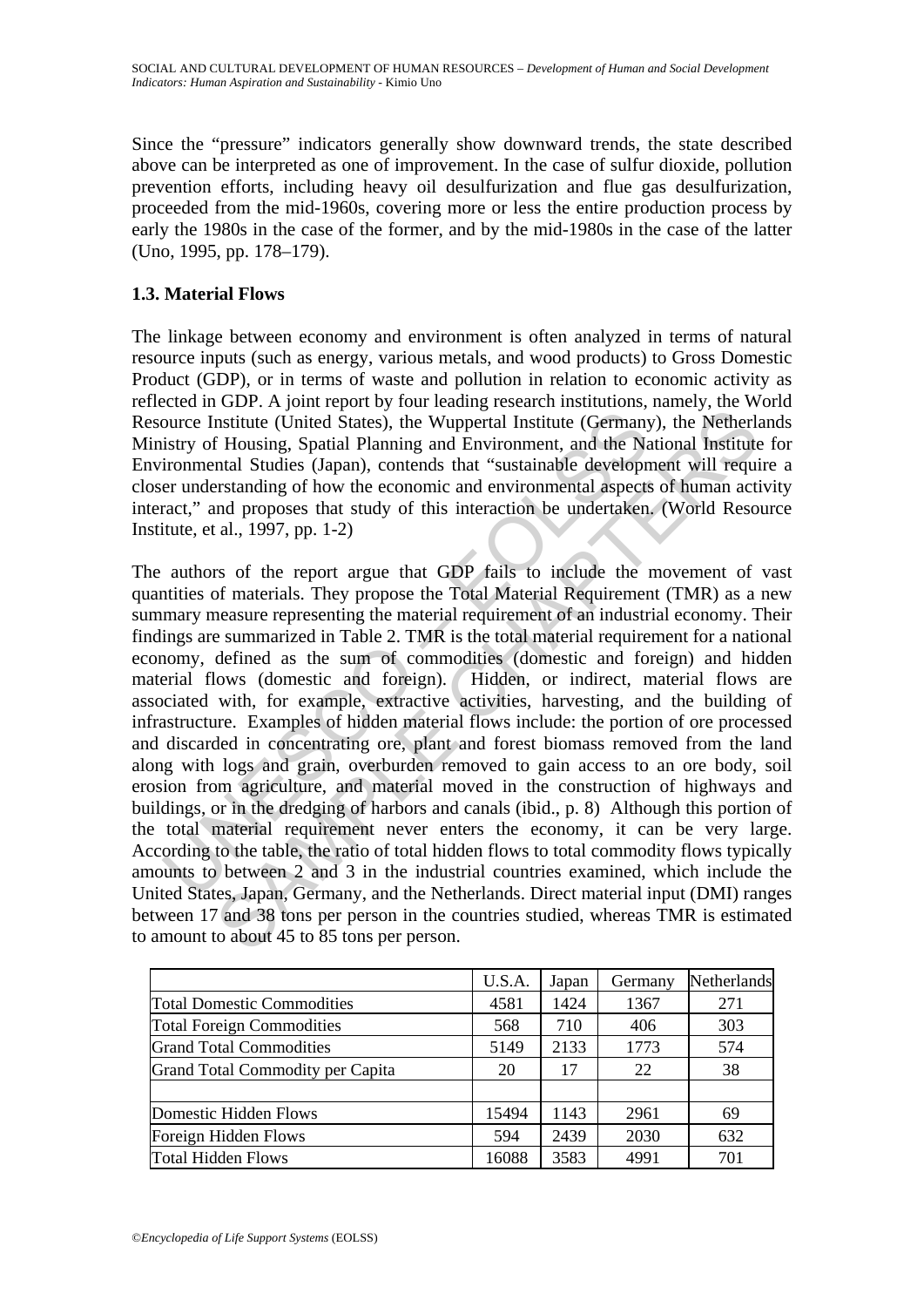| Total Hidden Flows / Total Commodities |       |      |      |      |
|----------------------------------------|-------|------|------|------|
|                                        |       |      |      |      |
| TMR (Commodities + Hidden Flows)       | 21237 | 5716 | 6764 | 1275 |
|                                        |       |      |      |      |
| <b>TMR</b> per Capita                  |       |      |      |      |

Source: World Resources Institute, et al. (1997).

|  | Table 2. The Material Basis of Industrial Economies |
|--|-----------------------------------------------------|
|--|-----------------------------------------------------|

The comparative study covers the 20-year period from 1975 to 1994. According to the time-series data, TMR per unit of GDP has tended to decline in the countries under study. In the case of Germany, TMR has declined from 2.68 to 2.09 kilograms per DM over the period, while in the United States, TMR (index, 1985=100) has decreased from 138 to 86. Due to economic growth, however, TMR per capita shows mixed trends. The figure climbed from 64 to 76 tons in Germany over the period, while it declined from 99 to 84 tons in the United States.

The Figure II and the United States, That and the Prophet of 86. Due to economic growth, however, TMR per capita shows<br>re climbed from 64 to 76 tons in Germany over the period, while<br>4 tons in the United States.<br>4 tons in From the Content of Mac, Trint (mac, 1702–1700) mas decreased the BDue to economic growth, however, TMR per capita shows mixed frends.<br>Bue to economic growth, however, TMR per capita shows mixed frends.<br>Bed from 64 to 76 t As the Factor 10 Club has stated, "Environmental damage is caused not only by pollution but also by the process involved in extracting resources. Reducing the costs of environmental damage requires both bringing down emissions and reducing the flow of resources drawn from nature in the first place." (Factor 10 Club, 1997, p. 8) The Club has advocated a tenfold efficiency increase in the use of energy, natural resources, and other materials. The aims are to halve the global use of natural resources and to ensure that they are distributed more equally over the world. For the industrial economies, these objectives would require an absolute reduction in the use of natural resources by factor of 10.

- -

-

TO ACCESS ALL THE **52 PAGES** OF THIS CHAPTER, Visit: http://www.eolss.net/Eolss-sampleAllChapter.aspx

#### **Bibliography**

Ahmad Y. J., El Serafy, S., and Lutz, E. eds.(1989*). Environmental Accounting for Sustainable Development.* A UNEP-World Bank Symposium. Washington, D.C. [Examines the linkage between national accounting and environmental accounting in order to develop alternative macro-indicators of ecologically adjusted income and products.]

Alcamo J. ed. (1994). *IMAGE 2.0: Integrated Modeling of Global Climate Change*. Dordrecht: Kluwer Academic Publishers. [An attempt at developing an empirically based global model with spatial dimensions.]

Alfieri A. and Bartelmus P. (1998). Implementation of Environmental Accounting: Towards an Operational Manual. *Environmental Accounting in Theory and Practice.* Ed. by K. Uno and P. Bartelmus. Dordrecht: Kluwer Academic Publishers. [Details practical methods of estimating in environmental accounting.]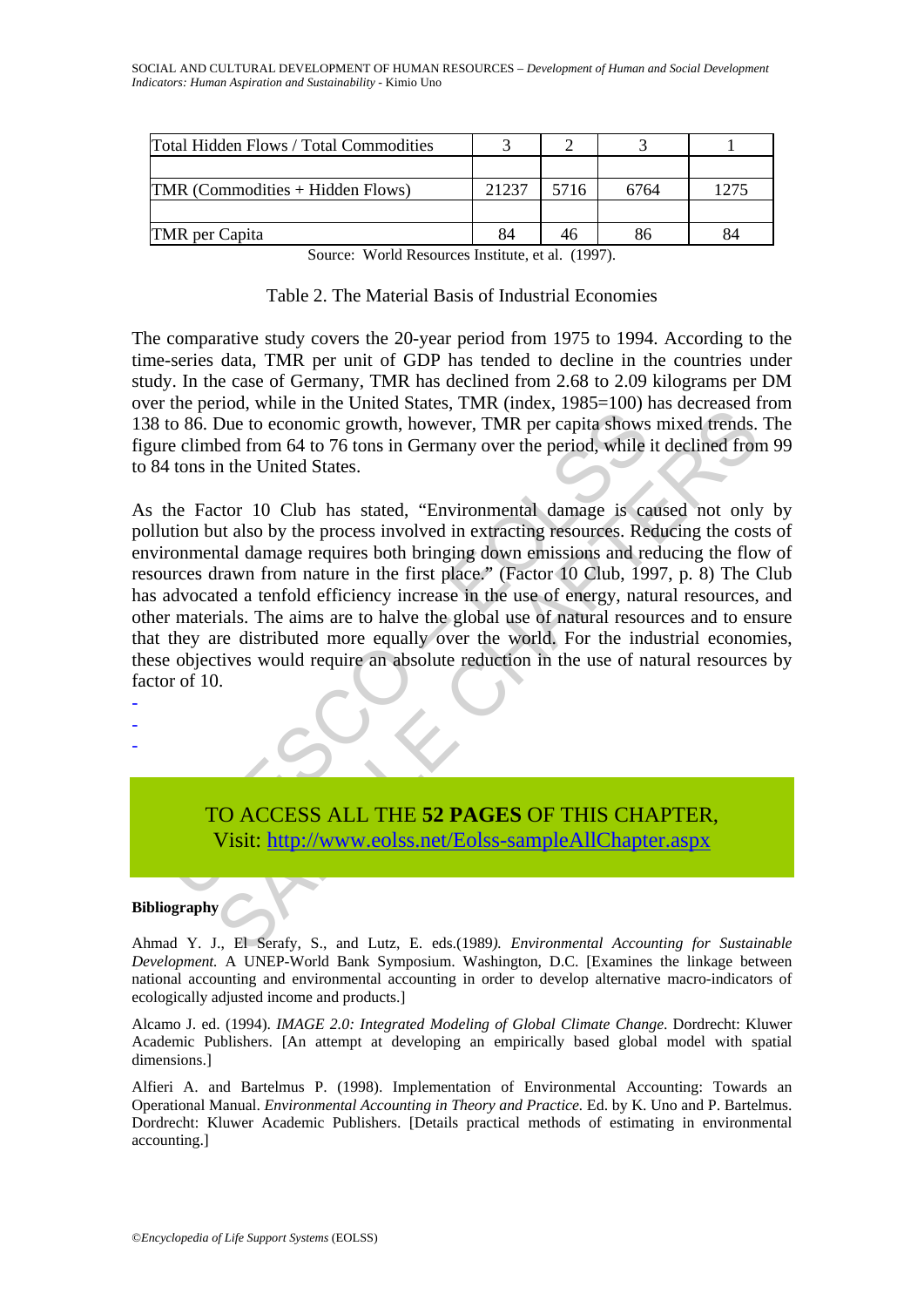Asia Pacific Energy Research Centre (1998). APEC Energy Demand and Supply Outlook. Tokyo. [A projection to 2010 for the Asia Pacific Economic Cooperation (APEC) region, including the United States, Canada, Mexico, China, Japan, Korea, Indonesia, Malaysia, Singapore, Thailand, Australia, New Zealand and other countries in the Pacific Rim.]

Bartelmus, P. (1994a). *Environment, Growth and Development: The Concepts and Strategies for Sustainability.* London and New York: Routledge. [The author of this book has been the mainspring of the Integrated Environmental and Economic Accounting framework developed by the United Nations. In this book, the author explores policy dimensions of the environmentally adjusted domestic product and national income indicators.]

Bartelmus, P. (1994b). Towards a Framework for Indicators of Sustainable Development. *Working Paper Series No.7*. ST/ESA/1994/WP.7. New York: United Nations. [An easy-to-read summary of the Integrated System of Environment and Economic Accounting (SEEA).]

Bartelmus, P. (1998). The Value of Nature–Valuation and Evaluation in Environmental Accounting. K. Uno and P. Bartelmus eds. *Environmental Accounting in Theory and Practice.* Dordrecht: Kluwer Academic Publishers. [A comprehensive review article on the valuation methodology used in the System of Environmental and Economic Accounting (SEEA).]

Boulding, K. E. (1968). *Beyond Economics. Essays on Society, Religion, and Ethics.* Ann Arbor: The University of Michigan Press. [A pioneering work that challenged previously unquestioned assumptions of economic thinking, in particular the unlimited availability of natural assets.]

Brown L. R. et al. (various years). *State of the World.* A Worldwatch Institute Report on Progress towards a Sustainable Society. London: Earthscan Publications Ltd. [An annual series examining environmentrelated topics, with chapters devoted to focal points of the period.]

Burniaux J-M, Nicoletti, G., and Oliveira-Martins, J. GREEN: A Global Model for Quantifying the Costs of Policies to Curb CO2 Emissions. *OECD Economic Studies,* No.19, Winter. [Describes the model specification of the model GREEN. Parameters on inter-factor elasticities of substitution and inter-energy elasticities of sugstitution are discussed.]

lemic Publishers. [A comprehensive review article on the valuation methodolorironmental and Economic Accounting (SEEA).]<br>
ding, K. E. (1968). *Beyond Economics. Essays on Society, Religion, and Elersivi of Michigan Press.* Extreme the conomic Accounting the Nation and Transmitter Section F. The CHOSSIDENTS. I.A comprehensive review article on the valuation methodology used in the System Incline (SEEA). E. (1968). *Beyond Economic S. Essays* Commission of the European Communities, International Monetary Fund, Organization for Economic Co-operation and Development, United Nations, and World Bank (1993). *System of National Accounts 1993.* Brussels/Luxembourg, New York, Paris, Washington, D.C. [This is referred to as the 1993 SNA, and provides the theoretical discussion of national accounting, including environmental accounting as a satellite to the core account.]

Dean A. and Hoeller P. (1992). Costs of Reducing CO<sub>2</sub> Emissions: Evidence from Six Global Models. *OECD Economic Studies.* No.19 Winter. [Analyzes the reduction scenarios taking up global cost curves, different regional results, substitution effect, and stabilization of emissions.]

Dixon J. A., Scura L. F., Carpenter R. A., and Sherman P. B. (1986). *Economic Analysis of Environmental Impacts.* Manila: The Asian Development Bank. London: Earthscan. [Includes theoretical discussion of the measurement of environmental impact as well as project-based case studies in Asia and Africa.]

EUROSTAT (1994). *European System for the Collection of Economic Data on Environment SERIEE.* Luxembourg: Office for Publication of the European Communities. [EUROSTAT's report on the conceptual development of environmental statistics; compares its characteristics to the UN's SEEA.]

EUROSTAT (1997). *Material flow Accounting, Experience of Statistical Institutes in Europe.* Luxembourg: Quarterly Accounts and Environmental Accounts, EUROSTAT. [Physical environmental accounting and indicators derived from such data are crucial in integration of the environment into the national accounts. This survey covers cases from European countries.]

Factor 10 Club (1997). The International Factor 10 Club's Statement to Government and Business Leaders. Wuppertal: Wuppertal Institute for Climate, Environment and Energy. [Pamphlet advocating a ten-fold increase in the efficiency of energy and resource use.]

Fankhauser S. (1995). *Valuing Climate Change. The Economics of the Greenhouse.* London: Earthscan Publications Limited. [Provides comprehensive coverage of the climate change issue, from the prevailing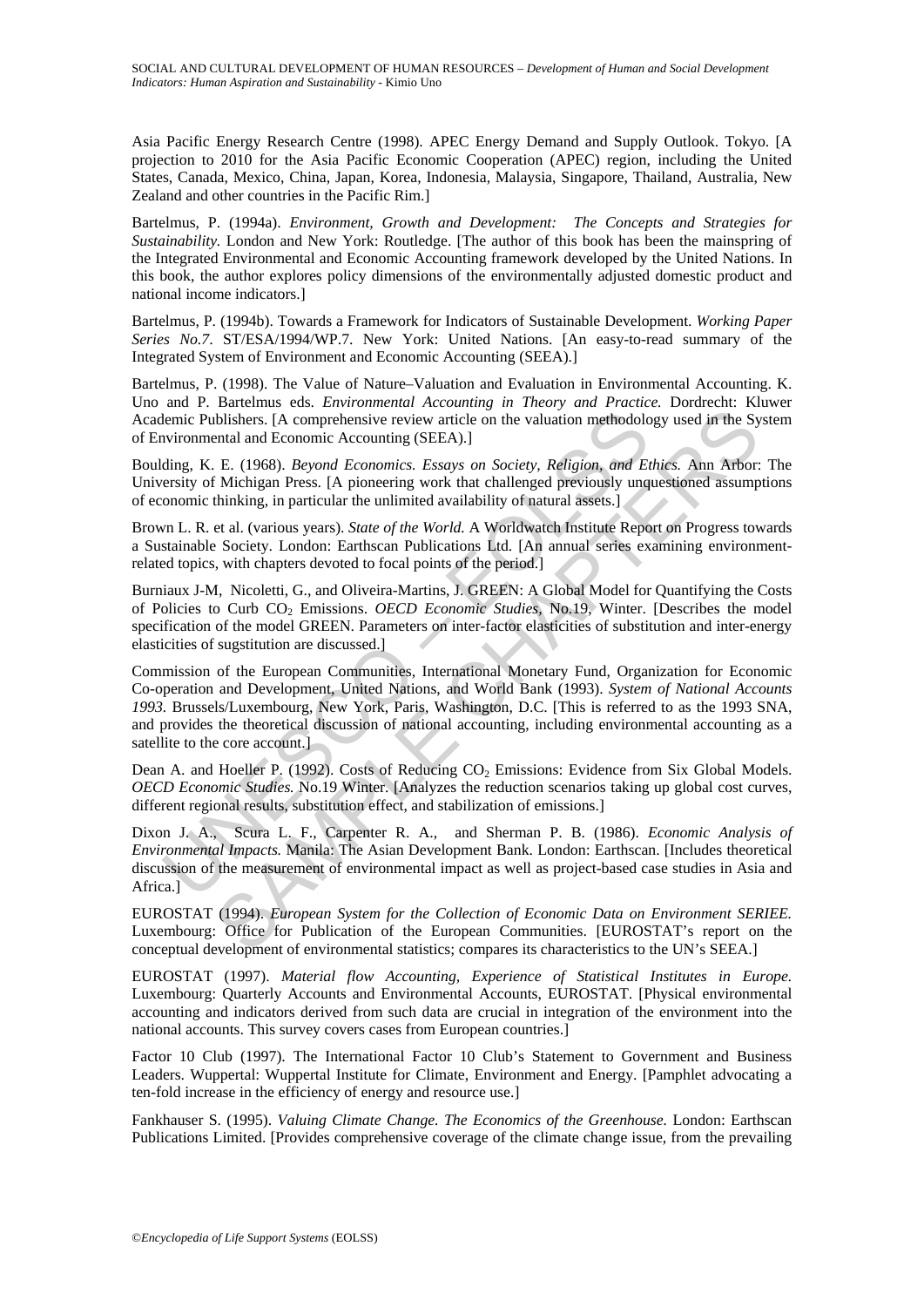situation to policy actions intended to counteract global change; introduces various models and their predictions.]

Fei, J. C. H. and Ranis G. (1964). *Development of the Labor Surplus Economy, Theory and Policy.* Homewood, Illinois: Richard D. Irwin, Inc. [Contemporary mainstream economics lacks the insight into developing economies. This book provides insight into the development of a dualistic economy consisting of labor surplus agriculture and emerging industrial sector, with particular focus on the generation of savings based on agricultural surplus.]

Franz A. and Stahmer C. eds. (1993) *Approaches to Environmental Accounting.* Heidelberg: Physica-Verlag. [A conference volume on environmental accounting organized by the International Association for Research in Income and Wealth; lead to compilation of the SEEA manual.]

Goodland, R., Daly H., El Serafy S., and von Droste B. eds. (1992). *Environmentally Sustainable Economic Development: Building on Brundtland.* Paris: UNESCO. [Transition to sustainability is discussed in this UNESCO publication prepared prior to the UNCED held in 1992.]

Hammond A., Adriaanse A., Rodenburg, E., Bryant D., and Woodward, R. (1995). *Environmental Indicators: A Systematic Approach to Measuring and Reporting on Environmental Policy Performance in the Context of Sustainable Development.* Washington, D.C.: World Resources Institute.

Hufschmidt M. M., James, D. E., Meister A. D., Bower B. T., and Dixon J. A. (1983). Environment, Natural Systems, and Development. An Economic Valuation Guide. Baltimore and London: The Johns Hopkins University Press. [Shows how techniques of economic valuation can be used is actual planning situations.]

mond A., Adriaanse A., Rodenburg, E., Bryant D., and Woodward, R.<br>
actors: A Systematic Approach to Measuring and Reporting on Emvironmental<br>
context of Sustainable Development. Washington, D.C.: World Resources Institenti .., Adrianas A., Rodenburg, E., Bryatt D., and Woodward, R. (1995). *Environmental Policy Performanch*., Systematic Approach to Measuring and Reporting on Environmental Policy Performanch Sustainable Development. Washingt Intergovernmental Panel on Climate Change (1994). *IPCC Technical Guidelines for Assessing Climate Change Impacts and Adaptations.* Special Report to the First Session of the Conference of the Parties to the UN Framework Convention on Climate Change. World Meteorological Organization and the United Nations Environment Programme. [Result of Working Group II of IPCC efforts to make comparable assessment of the impact of potential climate change in different geographical areas and economic sectors.]

Intergovernmental Panel on Climate Change (1996). *Climate Change 1995. Economic and Social Dimensions of Climate Change.* Contribution of Working Group III to the Second Assessment Report of the Intergovernmental Panel on Climate Change. Cambridge: Cambridge University Press.

International Energy Agency, Organization for Economic Co-operation and Development (1989). *Energy and the Environment: Policy Overview.* Paris: OECD. [Provides a comprehensive description of environmental concerns and a typology of environmental policy tools.]

International Institute for Applied Systems Analysis (1992). *Science and Sustainability.* Laxenburg, Austria: IIASA. [Outcome of a conference on the challenges to systems analysis covering the role of technology, decarbonization, science and politics, and international environmental governance.]

Jensen P. R. and Møllgaard E. (1995). *On the Measurement of a Welfare Indicator for Denmark 1970- 1990.* Copenhagen: The Rockwool Foundation Research Unit. [Following Nordhaus and Tobin's theoretical work and empirical application in Japan by Uno, this Danish study examines trends in the quality of life in contrast to the GNP trends.]

Kneese, A. V. and Sweeney J. L. eds. (1985). *Handbook of Natural Resource and Energy Economics.* Vol. I, II, III. Amsterdam: Elsevier Science Publishers B.V. [A major source of information on resources and energy.]

London Group (1994). *National Accounts and the Environment.* Papers and Proceedings from a Conference, London, England, March 16-18, 1994. Ottawa: Statistics Canada. [Brought together by the EUROSTAT, BEA of the Untied States, and Statistics Canada, and named after the location their first meeting, the London Group are experts in environmental accounting. This and the following publications by the Group provide up to date information in the field.]

London Group (1995). *Second Meeting of the London Group on Natural Resource and Environmental Accounting.* Conference Papers. Washington, D.C. March 15-17, 1995. Washington, DC: US Department of Commerce, Bureau of Economic Analysis. [See above.]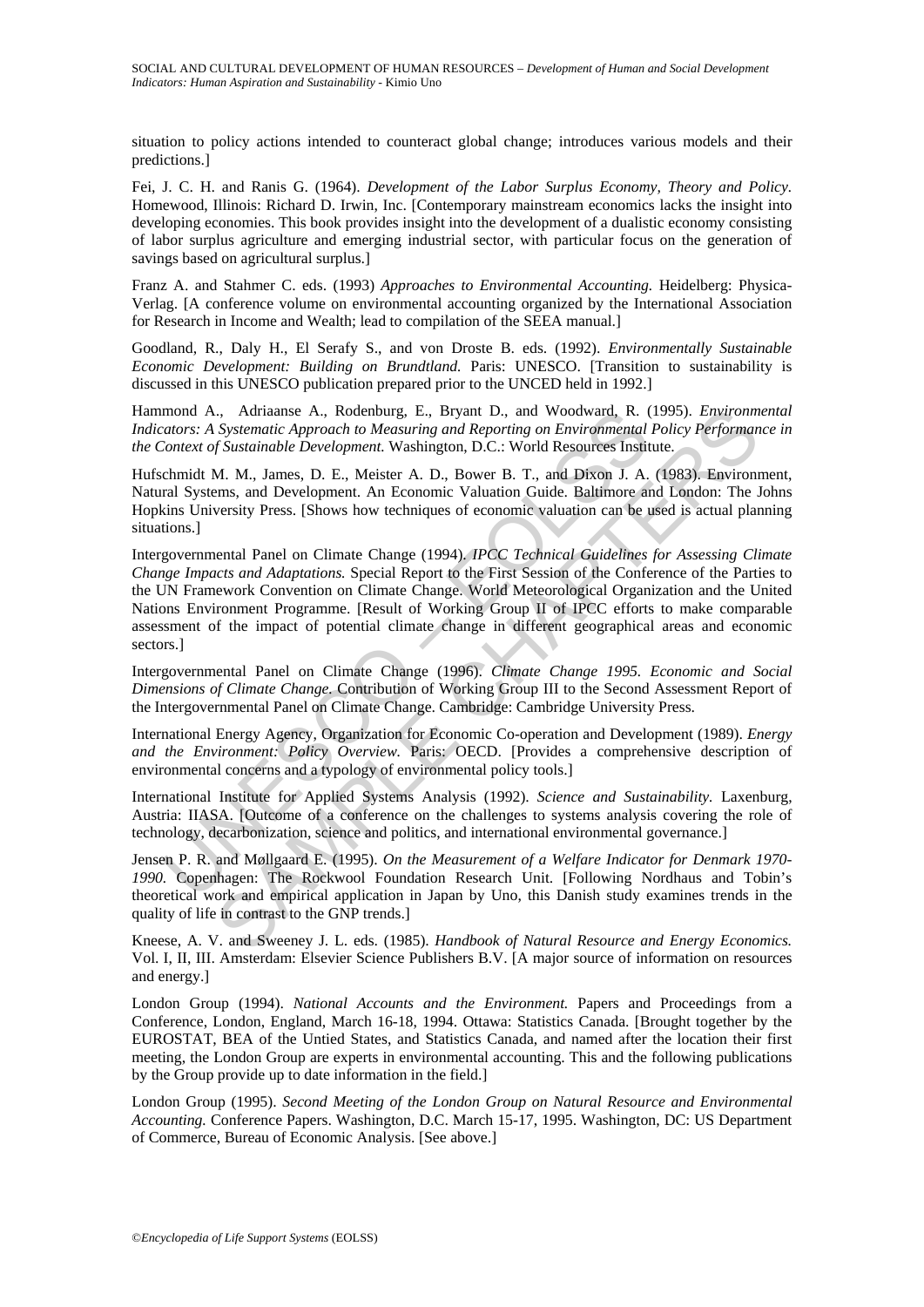London Group (1996). *Third Meeting of the London Group on Natural Resource and Environmental Accounting.* Proceedings Volume. Stockholm, Sweden, May 28-31, 1996. Stockholm: Statistics Sweden. [See above.]

London Group (1997). *National Accounts and the Environment,* Papers and Proceedings from a Conference, Ottawa, Canada, June 17-20, 1997. Ottawa: Statistics Canada. [See above.]

Lutz E. ed. (1993). *Toward Improved Accounting for the Environment.* An UNSTAT-World Bank Symposium. Washington, D.C.: The World Bank. [Provides extensive discussion of the accounting framework, country case studies, and selected theoretical topics.]

Lynch O. J. and Talbott K. (1995). *Balancing Acts: Community-Based Forest Management and National Law in Asia and the Pacific.* Washington, D.C.: World Resources Institute. [Discusses deforestation and community-based forest management in the Asia Pacific context.]

Meadows D. H. et al. (1972). The Limits to Growth. New York: Universe Books. [Warned, on the basis of system dynamics, of impending catastrophe due to population explosion, inadequate food production, industrial pollution, and depletion of resources.]

strial pollution, and depletion of resources.]<br>
dows D. H., Meadows D. L., and Randers J. (1992). *Beyond the Limity*<br>
pray. Envisioning a Sustainable Future. White River Junction, Vt.: Chel<br>
pray. [20 years after *The Lim* lution, and depletion of resources.]<br>
L. H., Meadows D. L., and Randers J. (1992). *Beyond the Limits: Confronting G*<br>
Livisioning a Sustainable Future. White River Junction, Vt.: Chelsea Green Publis<br>
0 years after *The L* Meadows D. H., Meadows D. L., and Randers J. (1992*). Beyond the Limits: Confronting Global Collapse, Envisioning a Sustainable Future.* White River Junction, Vt.: Chelsea Green Publishing Company. [20 years after *The Limits to Growth,* the authors expand on the sustainability issue on the basis of modeling and scenarios up to the year 2100. Considers the possibility of converting a constantly expanding society into a sustainable one by revising policies and practices and through drastic increase in energy and material efficiency.]

Meyer B. and Uno K. (1999). Global Econometric 3E-Modeling: The System COMPASS. *1999 International Conference on Mission Earth.* The Society for Computer Simulation International. [An exposition of an multi-country, multi-sector global model encompassing economy-energy-environment.]

Nakicenovic N., Grueber A., and McDonald A. eds. (1998). *Global Energy Perspectives.* Cambridge: Cambridge University Press. [Examines six scenarios for future energy development, focusing on the period 2020 to 2050. Population growth, economic growth, energy intensity, technological change, the resource base, and environmental concern are the key parameters. The result of a project study by the International Institute for Applied Systems Analysis (IIASA) and the World Energy Council (WEC).]

Nordhaus W. D. and Tobin J. (1972). Is Growth Obsolete? *Economic Growth,* National Bureau of Economic Research.*.* New York: Columbia University Press. Also appeared in Moss, Milton, ed. *The Measurement of Economic and Social Performance.* New York: Columbia University Press. [Proposed the Measure of Economic Welfare (MEW), which adds to and subtracts from GNP items left out of the conventional measure, including pollution, urban disamenity, leisure, non-market activity, and services of public and private capital.]

Nordhaus W. D. (1992). Economic Approaches to Greenhouse Warming. *Global Warming: Economic Policy Responses,* ed. by R. Dornbuschr and J. Poterba, Mass.: The MIT Press. [Provides theoretical and empirical analysis of the global warming issue.]

Organization for Economic Co-operation and Development (various years). *OECD Environmental Data, Compendium.* Paris: OECD. [Provides original statistical information on the state of the environment, pressures on the environment, and policy management in the member countries.]

Organization for Economic Co-operation and Development (1985). *The Economics of the Nuclear Fuel Cycle.* Paris: OECD. [Compiled by the Working Group on the Economics of the Nuclear Fuel Cycle under the OECD. The focus is on the costs of fuel cycle stages.]

Organization for Economic Co-operation and Development (1986). *Decommissioining of Nuclear Facilities: Feasibility, Needs and Costs*. Paris: OECD. [Describes decomissioning stages, technological factors, radioactive waste, and the costs of decomissioning.]

Organization for Economic Co-operation and Development (1993). The Costs of Cutting Carbon Emissions: Results from Global Models. Paris: OECD.

Organization for Economic Co-operation and Development (1995). Global Warming, Economic Dimensions and Policy Responses. Paris: OECD. [Reports on policy responses, including taxes, joint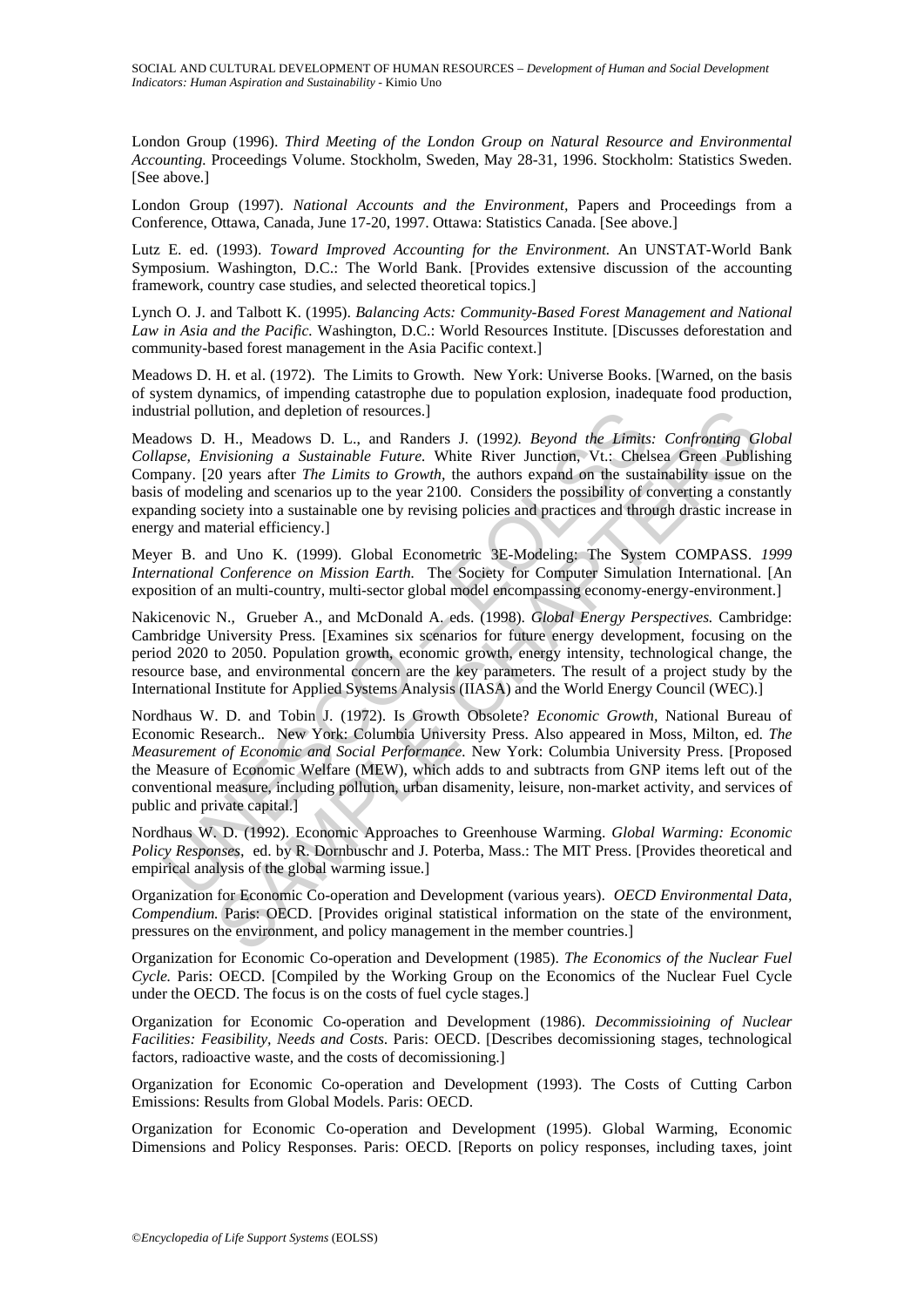implementation, and energy-related R&D in relation to the commitments undertaken by the signatory parties to the Framework Convention on Climate Change.]

Organization for Economic Co-operation and Development (1996a). *Pollution Abatement and Control Expenditure in OECD Countries.* OECD/GD(96)50. Paris: OECD. [Introduces the OECD's effort to compile a standardized reporting system on pollution abatement and control (PAC) expenditure.]

Organization for Economic Co-operation and (1996b). *The Environmental Industry, The Washington Meeting.* Paris: OECD. [Experts representing various countries and international organizations discuss the characteristics of the environmental industry.]

Parikh J. K. and Parikh K. S. (1998). Valuing Environment in Developing Countries: A Challenge. *Environmental Accounting in Theory and Practice,* ed. by K. Uno and P. Bartelmus, Dordrecht: Kluwer Academic Publishers. [Introduces cases of contingent valuation.]

Redclift M. and Benton T. eds. (1994). *Social Theory and the Global Environment.* London: Routledge. [Discusses the gap between perceptions of environmental crisis and official technical and policy discourses from sociological and cultural viewpoints.]

Samuelson P. A. and Nordhaus W. D. (1992). *Economics*. Fourteenth Edition. New York: McGraw-Hill, Inc. [A standard elementary text.]

Sand P. H. ed. (1992). *The Effectiveness of International Environmental Agreements. A Survey of Existing Legal Instruments.* Cambridge: Grotius Publications Limited. [In the course of UNCED preparation leading to the Agenda 21, the UNCED itself took the initiative in examining existing legal framework. This publication is the outcome.]

burses from sociological and cultural viewpoints.]<br>
Lelson P. A. and Nordhaus W. D. (1992). *Economics*. Fourteenth Edition. Nev<br>
A standard elementry text.]<br>
P. H. ed. (1992). The Effectiveness of International Environmen om sociological and cultural viewpoints.]<br>A. and Nordhaus W. D. (1992). *Economics*. Fourteenth Edition. New York: McGraw.<br>ard elementary text.]<br>L. (1992). *The Effectiveness of International Environmental Agreements. A S* Society of Environmental Toxicology and Chemistry (SETAC) and SETAC Foundation for Environmental Education (1991). *A Technical Framework for Life-Cycle Assessment.* Pensacola, FL. [The most comprehensive of the many publications on life-cycle assessment, this volume provides a picture not only of the framework itself but gives specifics on various topics including raw materials and energy, manufacturing, transportation, use-reuse, recycling, waste management.]

Solorzano R. et al. (1991). *Accounts Overdue: Natural Resource Depreciation in Costa Rica.* Washington, D.C.: World Resources Institute. [One of the earliest attempts to show empirically that apparent economic growth is being achieved by transferring natural assets to current income flows.]

Spector B. I., Sjoestedt G., and Zartman I. W. eds. (1994). *Negotiating International Regimes: Lessons Learned from the United Nations Conference on Environment and Development (UNCED).* A Publication of the Processes of International Negotiations (PIN) Project, International Institute for Applied Systems Analysis. London: Graham & Trotman Limited. [A collection of papers examining the dynamic processes of intergovernmental coordination initiated by the UNCED and its effectiveness for governance.]

Steurer A. and Caralp B. (1998). Results of SERIEE Pilot Exercises. *Proceedings of the 5th Annual meeting on Environmental Accounting, Fontevraud, 25-29 May 1998, London Group (forthcoming).* Institut Français de l'Environment (IFEN). [Compares environmental protection expenditures in European countries.]

United Nations (1977). *The Feasibility of Welfare-Oriented Measures to Supplement the National Accounts and Balances: A Technical Report.* ST/ESA/STAT/SER.F/22. New York. [In the 1970s research interest in measuring the well-being of populations gathered momentum. This publication provides brief surveys of household economy, government expenditures, measures of environmental conditions, and the measurement of assets.]

United Nations (1992). *Agenda 21: The United Nations Programme of Action from Rio.* New York: United Nations Department of Public Information. [Compilation document from the 1992 Rio Earth Summit, which provided the springboard for the concerted global action which followed.]

United Nations (1993). *Integrated Environmental and Economic Accounting.* New York: United Nations Statistical Division. [Describes the System of Integrated Environmental and Economic Accounting (SEEA), which was developed as a satellite account the 1993 SNA.]

United Nations (1994). *World Comparisons of Real Gross Domestic Product and Purchasing Power 1985.* New York. [Compilation of PPP-adjusted GDP for various countries of the world.]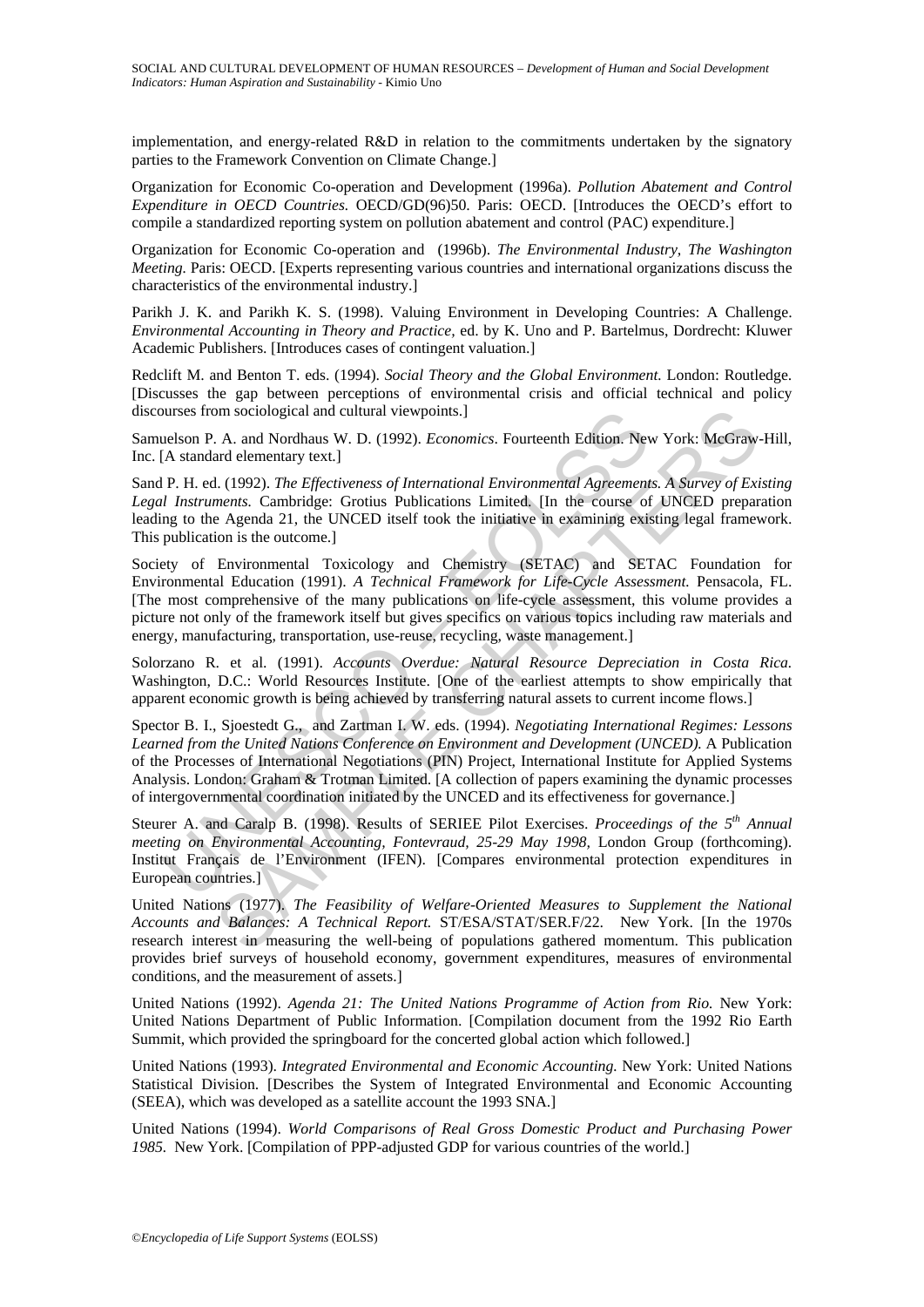United Nations Department for Policy Coordination and Sustainable Development (1996). *Indicators of Sustainable Development: Methodology Sheets.* Background paper #15, Fourth Session, 18 April – 3 May, 1996. New York : United Nations. [A methodological paper containing a list of indicators corresponding to Agenda 21.]

United Nations Framework Convention on Climate Change (1997). "Implementation of the Berlin Mandate, Additional Proposals from Parties." New York: United Nations.

United Nations Framework Convention on Climate Change (1998). "Report of the Conference of the Parties on Its Third Session, Held at Kyoto from 1 to 11 December 1997. Addendum: Action Taken by the Conference of the Parties at Its Third Session." New York: United Nations. [Progress report of the Conference of the Parties (COP3), where agreement was reached on the target reduction of  $CO<sub>2</sub>$ .

Uno K. (1995). *Environmental Options: Accounting for Sustainability.* Dordrecht: Kluwer Academic Publishers. [An effort to focus attention on environmental issues such as energy, pollution, and technology. Includes construction of composite measures of quality of life and linkage with the inputoutput framework. Empirical data are taken from Japan, covering 1970 to 1990.]

Uno K. and Bartelmus P. eds. (1998). *Environmental Accounting in Theory and Practice.* Dordrecht: Kluwer Academic Publishers. [A collection of contributions on implementation and improvements to environmental accounting based on experience in various countries and international organizations.]

Van Dieren W. ed. (1995). *Taking Nature into Account, A Report to the Club of Rome.* New York: Springer-Verlag New York, Inc. [Contributions by experts with a common focus on the "paradox growth" that progress measured in the existing framework fails to reflect the state of the environment and the quality of life. A report to the Club of Rome.]

The World Bank (various years). *World Development Indicators.* Washington, D.C. [Annual publication that includes detailed indicators for individual countries on people, environment, economy and the market, and global links.]

The World Bank (various years). *World Development Report.* New York: Oxford University Press. [Provides important material relating to the assessment of development records and potentials.]

World Commission on Environment and Development (1987). *Our Common Future.* Oxford and New York: Oxford University Press. [The so-called Brundtland Report. Examines population, food security, the ecosystem, energy, industrial technology, and urban issues as common challenges and proposes institutional and other changes through international collaboration.]

K. and Bartelmus P. eds. (1998). *Environmental Accounting in Theory and*<br>ever Academic Publishers. [A collection of contributions on implementation<br>commental accounting based on experience in various countries and interna From Longitude and antical methodomy is the other of the Chapter and a Bartelmus P. eds. (1998). *Environmental Accounting in Theory and Practice*. Dordthenic Publishers. [A collection of contributions on implementation a World Resources Institute, Wuppertal Institute, Netherlands Ministry of Housing, Spatial Planning, and Environment, and National Institute for Environmental Studies (1997). *Resource Flows: The Material Basis of Industrial Economies.* Washington, D.C.: World Resources Institute. [Puts forward physical accounts that can be related to national economic accounts and proposes a new measure of material flow called the Total Material Requirement (TMR). The report finds that 55 to 75% of the TMR are hidden flows, such as those associated with extractive activities.]

The World Resources Institute, The United Nations Environment Program, The United Nations Development Programme, and The World Bank (various years). *World Resources.* New York and Oxford: Oxford University Press. [This series is a collaborative product of four international organizations in the environmental field, and is available in several languages. It includes analysis of environmental issues and detailed indicator tables for more than 150 countries.]

World Wide Fund for Nature (1995). *Real Value for Nature: An Overview of Global Efforts to Achieve True Measures of Economic Progress*. Gland, Switzerland: WWF. [Points out the defects of SNA as a measure of social development, particularly with regard to environmental issues, and introduces various attempts to modify the framework. Also closely examines country cases and initiatives by international organizations in relevant fields.]

#### **Biographical Sketch**

**Kimio Uno** is professor of Policy Management and Dean of the Faculty of Policy Management at Keio University in Japan. He is the co-editor (with Peter Bartelmus) of *Environmental Accounting in Theory and Practice* (Kluwer Academic Publishers, 1998) which resulted from a conference organized by the